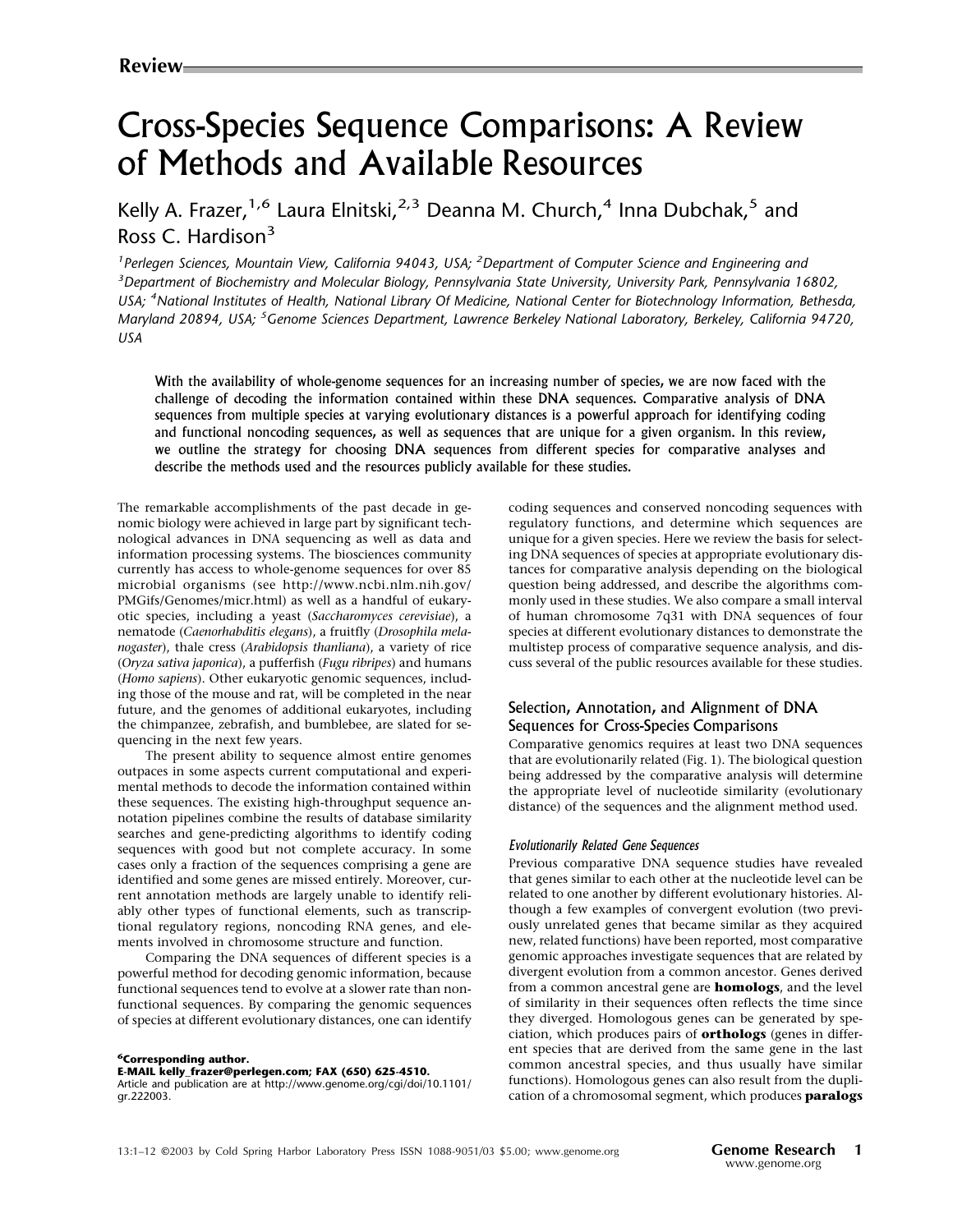

Figure 1. Multistep process of comparative sequence analysis. Evolutionarily related sequences must be identified. The reference sequence should be annotated for known functional elements. Sequences to be compared must be aligned. Evolutionarily conserved sequences are identified based on specified thresholds (such as percent identity and length) of conservation. Visualization tools allow the individual to view the annotations, sequence alignments, and conserved elements simultaneously.

(duplicate gene pairs that have diverged and typically have different functions).

When performing cross-species DNA sequence comparisons to identify functional elements, it is important to distinguish between orthologous sequences and paralogous sequences. Comparisons between paralogs that are descended from last common ancestral species do not reveal as many evolutionarily conserved sequences as comparisons between orthologs, simply because those paralogous sequences have been apart longer, and thus are more divergent.

### Evolutionarily Related Chromosomal Segments

Numerous studies comparing the relative order of gene orthologs in the human and mouse genomes revealed that longrange sequence organization to a large extent has been preserved from their last common ancestor. These observations have led to the following definition of terms to describe similarity between evolutionarily related chromosomal segments in different species (Gregory et al. 2002): (1) **Synteny** (literally "same thread") refers to two or more genes that are located on the same chromosome, and hence is only relevant within a species. (2) When the orthologs of genes that are syntenic in one species are also located on a single chromosome in a second species (without regard to their order), the chromosomal segments in the two species have conserved synteny (Fig. 2). (3) When the order of multiple orthologous genes is the same in two species, the genomic intervals are referred to as conserved segments (also called "conserved linkages"). As gene orthology and map information has been obtained for a larger number of species, it has become clear that conserved segments can be observed between all mammals. Although conserved synteny has been observed between organisms as evolutionarily distant as humans and pufferfish, which diverged approximately 450 million years ago (Aparicio et al. 2002), conserved long-range sequence organization has not been reported for more distantly related species.

### Selection of Species for DNA Sequence Comparisons

The comparison of DNA sequences between pairs of species that diverged ∼40–80 million years ago from a common ancestor, such as humans with mice, or two species of fruitflies (Drosophila melanogaster with Drosophila pseudoobscura), or two species of nematodes (Caenorhabditis elegans with Caenorhabditis briggsae; Kent and Zahler 2000), or Escherichia coli with Salmonella species (McClelland et al. 2000) reveals conservation in both coding sequences and a significant number of noncoding sequences. To date, only a limited number of conserved noncoding sequences identified by comparing sequences from species at this evolutionary distance have been characterized functionally. Those whose functions have been assigned have been transcriptional regulatory elements of nearby genes (Gumucio et al. 1996; Hardison et al. 1997) or genes as much as 200 kb away (Loots et al. 2000). A question remains as to whether most of the conserved noncoding sequences are present because of functional constraints or are the result of a lack of divergence time. Sequence comparisons between multiple species that diverged approximately 40–80 million years ago, such as humans with mice and humans with cows, allow one to determine which noncoding sequences have been conserved in several species and thus are more likely due to active conservation than shared ancestry. A second issue that is necessary to be aware of when sifting through conserved elements identified by comparative analysis of species at this evolutionary distance is that it is difficult to definitively distinguish between yet undiscovered coding sequences and functional non-coding sequences.

The comparison of orthologous DNA sequences between evolutionary distantly related species, such as humans and pufferfish, which diverged approximately 450 million years ago, primarily reveals coding sequences as conserved (Aparicio et al. 2002). This is due to the fact that protein coding sequences are tightly constrained to retain function and thus evolve slowly, resulting in readily detectable sequence homology even over this large phylogenetic distance. Therefore, the addition of distantly related organisms (∼450 million years) to a multi-species sequence comparison improves the ability to classify conserved elements into coding sequences and noncoding sequences.

Comparative analyses of genomic DNA from closely related species, such as humans with chimpanzees or other nonhuman primates, identify sequences that have changed and genomic rearrangements that have occurred in recent evolutionary history (Frazer et al. 2003). Some of these recent genomic events identified by comparison of orthologous sequences between closely related species may be responsible for gene differences between the organisms, and thus are of interest because of their potential functional consequences. Thus, by adding a closely related organism to a multispecies comparative sequence analysis, one can identify not only coding sequences and functional noncoding sequences but also those genomic sequences which may be responsible for traits that are unique to the reference species.

### Obtaining Genomic Sequences for Comparative Analyses

Genomic DNA sequences for both completely sequenced organisms and those for which sequencing is in progress can be obtained from public Web sites (see Table 1). From some of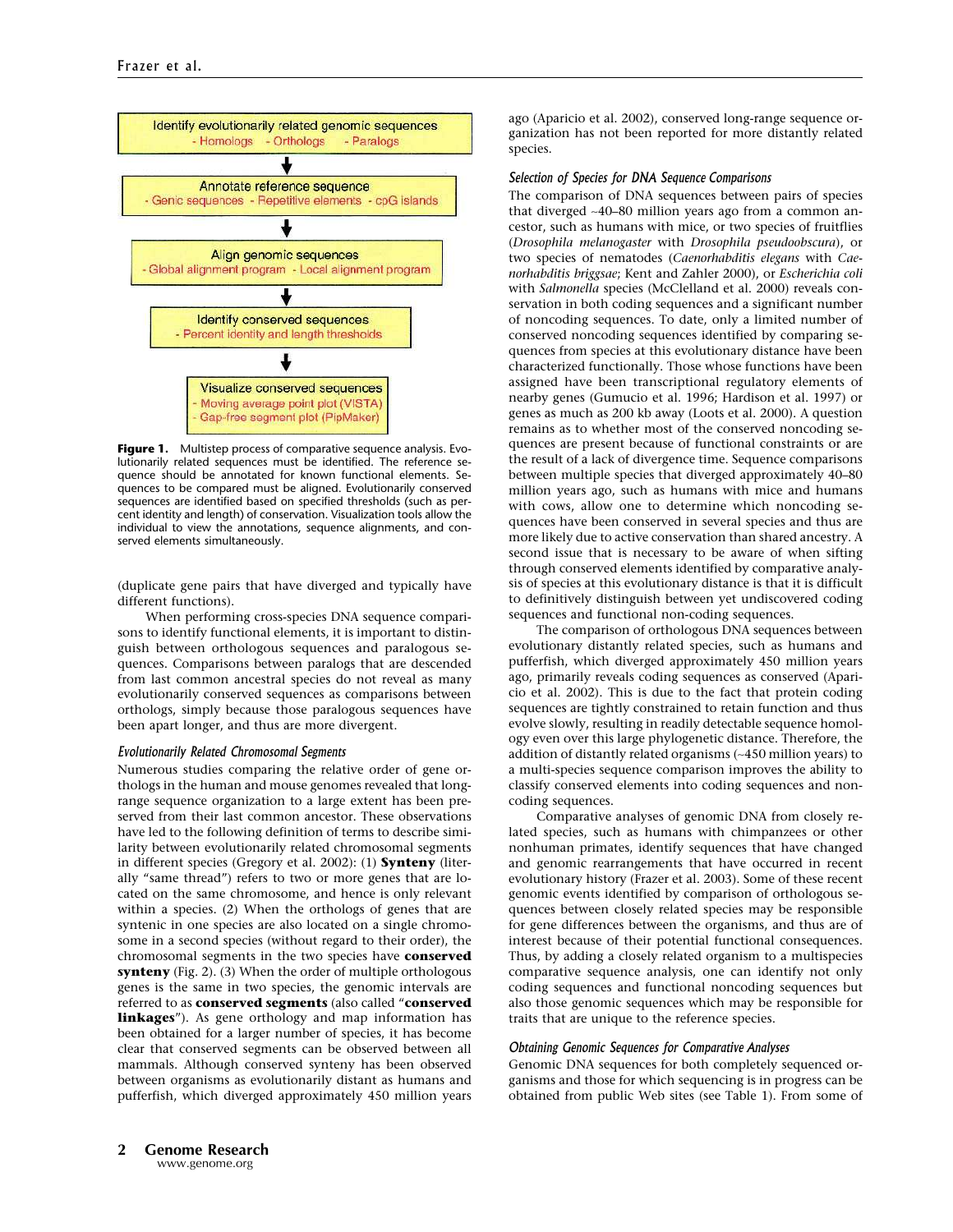

Figure 2. Comparative map between human chromosome 7 and the mouse genome. On the left is a representation of human chromosome 7 with blocks of conserved synteny color-coded based on their chromosomal position in the mouse genome (indicated on right-hand side; diagram from Thomas et al. 2000). In the middle of human chromosome 7 is one block of conserved synteny subdivided into two conserved segments, one from distal murine 5 and one from proximal murine 5. At the resolution of this diagram, intrachromosomal rearrangements present in the mouse genome cannot be visualized. On the right is a detailed comparative map of the human 7q31 interval with conserved synteny intervals in the mouse (http://www.ncbi.nlm.nih.gov/Homology). The black rectangle shows the position of the ∼1.8-Mb CFTR interval, and the red rectangle highlights the position of ST7 in this region. This map was constructed using NCBI build 28 and the MGI composite map. The order of the loci presented is based on the human reference sequence. The indicated mouse loci are not consecutive based on their MGI cM positions (Tes 1.5cM, Met 4.0 cM, Cappa2 3.05cM, Wnt2 4.2 cM, Cftr 3.1 cM, and Kend2 7.2 cM). The curvy line between Tcfec and Tes represents a conserved synteny breakpoint between humans and mice. The following NCBI links are provided: STS links are linked to the dbSTS pages, human cytogenetic positions are linked to NCBI's MapViewer, gene symbols are linked to LocusLink, the Bl2\_seq links provide an alignment of two representative transcripts using Blast2Seq, and genetic positions (cM) are linked to the NCBI's Mapviewer.

these Web servers, such as the National Center for Biotechnology (NCBI), the majority of publicly available DNA sequences for all species can be obtained. Species-specific sequence databases also exist, but primarily for those organisms with whole-genome sequences currently available.

### Annotation of Reference DNA Sequence

After obtaining a set of DNA sequences for comparative analysis, the first step is to annotate the reference sequence for known sequence features. The patterns of sequence conservation between species can be interpreted only if the locations of known coding sequences and repetitive elements are indicated in the reference sequence. For species with wholegenome sequences currently available, such as human, highthroughput sequence annotation pipelines have already determined the locations of known coding sequences and other types of functional information (Table 1). In the event that annotations are not precomputed for the sequence of interest, the position of known genes can be deduced by using the genomic sequence to search databases of genes, proteins, or expressed sequence tags (ESTs; see http://www.ncbi.nlm.nih. gov). There are also several programs available (Burge and Karlin 1997; Kulp et al. 1997; Solovyev and Salamov 1997) which predict the locations of putative genes by searching the DNA sequence for common features of coding sequences (evolutionary conservation, open reading frames, GC content, etc.

Repetitive sequence elements account for a large fraction of most mammalian genomes. There are several classes of repetitive elements (Lander at el. 2001); the members of each class are highly similar to each other at the nucleotide level. If these repetitive elements are not masked (marked so that they are ignored by the alignment program) in a DNA sequence prior to a comparative analysis, they will generate very large numbers of alignments that do not reflect biologically significant similarities. RepeatMasker is the most commonly used program for screening DNA sequences for repetitive elements (Smit and Green 1999).

After the location of genes and repetitive elements are known in the reference DNA sequence, the remaining conserved elements identified in a comparative analysis are of interest as putative regulatory elements, novel structural features, or uncharacterized genes.

### Alignments of Orthologous Sequences

An alignment is a mapping of one DNA sequence onto another evolutionarily related DNA sequence in order to identify regions that have been conserved. There are two basic

types of alignment programs, local and global (Table 1). Local alignments are computed to produce optimal similarity scores between subregions of the sequences. The rationale behind local alignments is that the two sequences being compared may differ in ways that preclude an accurate end-to-end alignment. For example, when long continuous sequences (encoding multiple genes) with conserved synteny but scrambled gene order are compared, some of the orthologous subregions of the two sequences will have changed order and/ or orientation, and some of the subregions may not be orthologous because of insertions or deletions. Thus, the various aligning orthologous subregions may be more accurately viewed as separate segments, that is, by local alignments.

Global alignments are computed to produce optimal similarity scores over the entire length of the two sequences being compared. Global alignments may be better than local alignments for detecting highly diverged but orthologous subregions in the comparison of two long contiguous sequences. However, if the DNA sequences of only two species are being compared, it is difficult to assess whether a subregion matching in a global alignment but not in a local alignment is highly divergent but orthologous, or present due to a deletion or insertion and thus, nonorthologous sequence. The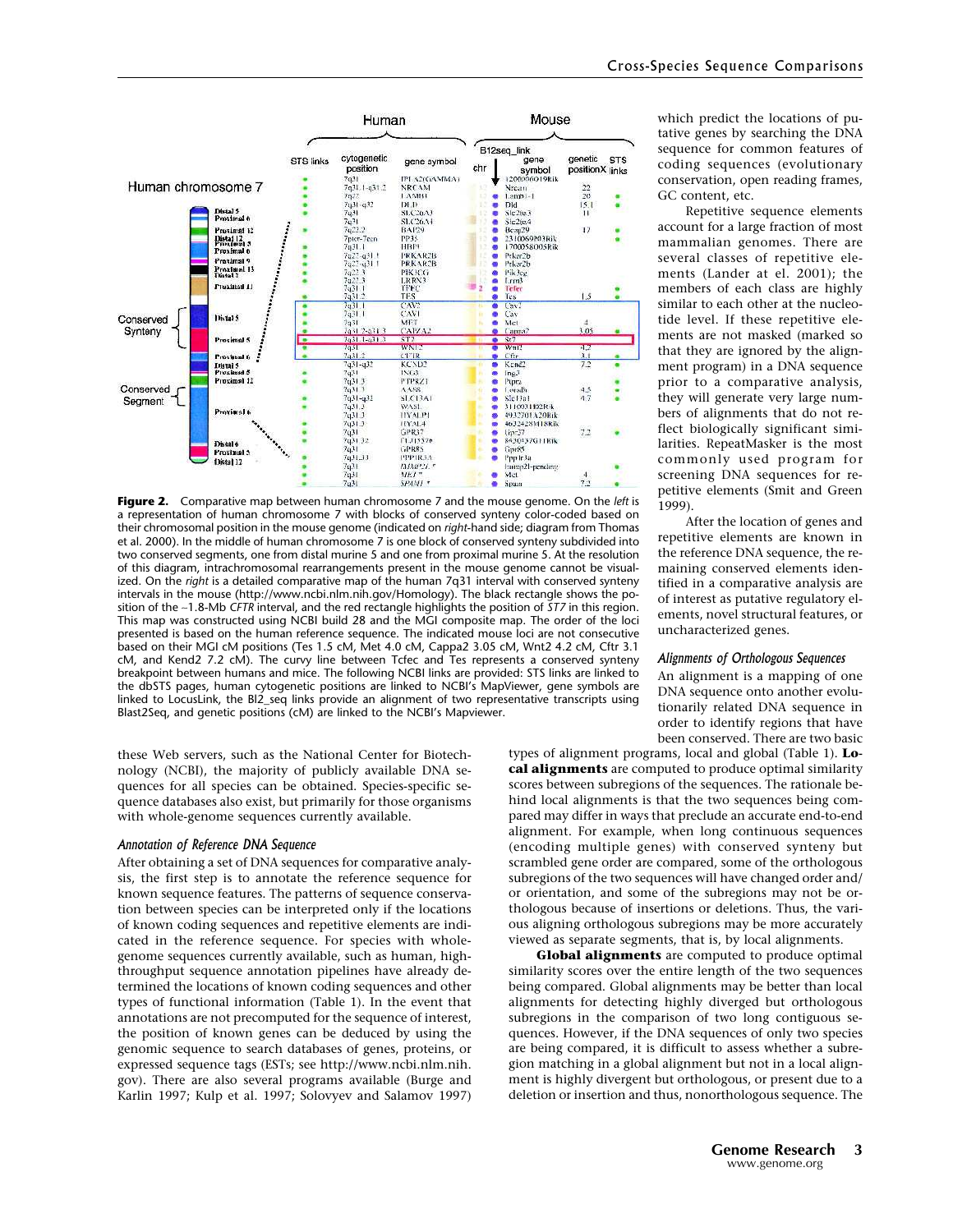| Databases of Genomic Sequences                                                                |  |
|-----------------------------------------------------------------------------------------------|--|
| NCBI http://www.ncbi.nlm.nih.gov/                                                             |  |
| TIGR http://www.tigr.org/<br>Sanger http://www.sanger.ac.uk/                                  |  |
| Ensembl http://www.ensembl.org/                                                               |  |
| TAIR http://www.arabidopsis.org/home.html                                                     |  |
| SGD http://genome-www.stanford.edu/Saccharomyces/                                             |  |
| MGD http://www.informatics.jax.org/                                                           |  |
| Human Genome Browser http://www.genome.ucsc.edu/                                              |  |
| NISC http://www.nisc.nih.gov/                                                                 |  |
| Rat Genome Database http://www.rqd.mcw.edu/                                                   |  |
| FlyBase http://flybase.bio.indiana.edu/                                                       |  |
| Wormbase http://brie2.cshl.org:8081/                                                          |  |
| ExoFish http://www.genoscope.cns.fr/externe/tetraodon/                                        |  |
| Gene Annotation/Prediction Programs                                                           |  |
| GENSCAN http://genes.mit.edu/GENSCAN.html                                                     |  |
| GenomeScan http://genes.mit.edu/genomescan/                                                   |  |
| Sim4 http://pbil.univ-lyon1.fr/sim4.html                                                      |  |
| EST Genome http://www.sanger.ac.uk/Software/Alfresco/                                         |  |
| download.shtml                                                                                |  |
| FGENESH http://genomic.sanger.ac.uk/gf.html.                                                  |  |
| GrailEXP http://compbio.ornl.gov/grailexp/                                                    |  |
| TwinScan http://genes.cs.wustl.edu/guery.html                                                 |  |
| Genie http://www.fruitfly.org/seg_tools/genie.html                                            |  |
| SGP http://kiwi.ice.mpg.de/sgp-1/                                                             |  |
| SLAM http://baboon.math.berkeley.edu/~syntenic/slam.html                                      |  |
| Servers and Programs for local and global alignments                                          |  |
| PipMaker http://bio.cse.psu.edu/                                                              |  |
| VISTA http://www-gsd.lbl.gov/vista/<br>Pattern Hunter http://www.bioinformaticssolutions.com/ |  |
| downloads/ph-academic/                                                                        |  |
| ClustalW http://www.ebi.ac.uk/clustalw/                                                       |  |
| BLAST http://www.ncbi.nlm.nih.gov/BLAST                                                       |  |
| LALIGN http://www.ch.embnet.org/software/LALIGN form.<br>html                                 |  |
| SSEARCH http://www.biology.wustl.edu/gcg/ssearch.html                                         |  |
| BLAT http://www.genome.ucsc.edu/cgi-bin/hgBlat?                                               |  |
| command=start                                                                                 |  |
| SSAHA http://bioinfo.sarang.net/wiki/SSAHA                                                    |  |
| LAGAN http://lagan.stanford.edu<br>AVID http://baboon.math.berkeley.edu/mAVID                 |  |

global alignment technique is appropriate for comparing portions of genomic sequences from two species that are expected to share similarity over their entire length, such as conserved segments.

Critical, objective comparisons of the two approaches for sensitivity and specificity have not yet been performed, and many users will likely find both approaches to be informative. In later sections, we will describe two servers for producing and visualizing alignments of genomic DNA, one that generates local alignments (PipMaker) and one that generates global alignments (VISTA).

# Resources and Software Tools for Cross-Species

idea of the multitude of choices available.

### Sequence Comparisons

As a means for describing some of the public resources available for comparative sequence studies, we focus on an ∼1.8- Mb interval of human chromosome 7q31 commonly referred to as the cystic fibrosis transmembrane conductance regulator (CFTR) region (Fig. 3). Although the resources described here are primarily aimed at analyzing human genomic sequences by comparative analyses, the software tools for sequence annotation, alignment, and visualization are applicable regardless of the species being compared.

### The NIH Intramural Sequencing Center

As a complement to ongoing efforts to sequence completely a handful of vertebrate genomes, the U.S. National Institutes of Health (NIH) Intramural Sequencing Center (NISC) has established a program for sequencing targeted genomic regions in many evolutionarily diverse species (see http://www.nisc. nih.gov). To date, more than 40 genomic regions that together encompass more than 30 Mb are being sequenced in multiple vertebrates, including chimpanzee, baboon, dog, cat, cow, pig, mouse, rat, chicken, zebrafish, and pufferfish. Some of these intervals, such as the ∼1.8 Mb CFTR region, are being sequenced by the NISC Comparative Sequencing Program in over 10 additional vertebrates. Among its many goals, this program aims to create multispecies sequence data sets that might help guide decisions about which vertebrate genomes to sequence more completely in the future.

In this review, to demonstrate the strategy as well as some of the commonly used software tools for comparative sequence analysis (Fig. 1), we focus on a small interval in the CFTR region on human 7q31 for which the orthologous regions have been sequenced in multiple species by the NISC Comparative Sequencing Program. Specifically, we compare an ∼308-kb segment that contains the ST7 (suppression of tumorigenicity 7) gene, which is believed to play an important role in some types of human cancer (Zenklusen et al. 2001), with the conserved baboon, cow, mouse, and pufferfish DNA segments.

### **HomoloGene**

HomoloGene is a relatively new resource at the NCBI of both curated and calculated gene orthology information between species. Though curated orthologs are a valuable resource, they are limited in number due to the laborious nature of hand curation and the fact that most of the pairs are based on known genes. Thus, the majority of orthologies in Homolo-Gene are calculated in an automated high-throughput fashion.

Orthology is calculated by comparing sequences from different species in a pairwise, reciprocal fashion. When transcript sequences from two species are each other's best match (reciprocal best hits), the corresponding genes are considered as being putative orthologs. The calculated orthologous relationships for ST7 human, cow, mouse, and rat gene sequences are shown in Figure 3. For these four species, all six pairwise transcript sequence comparisons identified the ST7 gene as the reciprocal best match, suggesting that this is a true set of orthologs.

For some gene sequences it is not possible to determine a unique orthologous relationship across species; for example, several transcript sequences in one species can have the same best match in the second species. This can result from biological events, such as lineage-specific gene duplications generating multiple paralogs in one species (all of which have the same ortholog in a second species), or a deletion event in one species resulting in the loss of the "true ortholog" of a gene(s) in the second species. In some cases, this will be due to the accuracy of the present data set; the gene sequence may not yet be deposited in one of the species-specific databases, or a UniGene error may result in either the artificial splitting of a gene into two clusters or the combining of two homologous genes into a single cluster.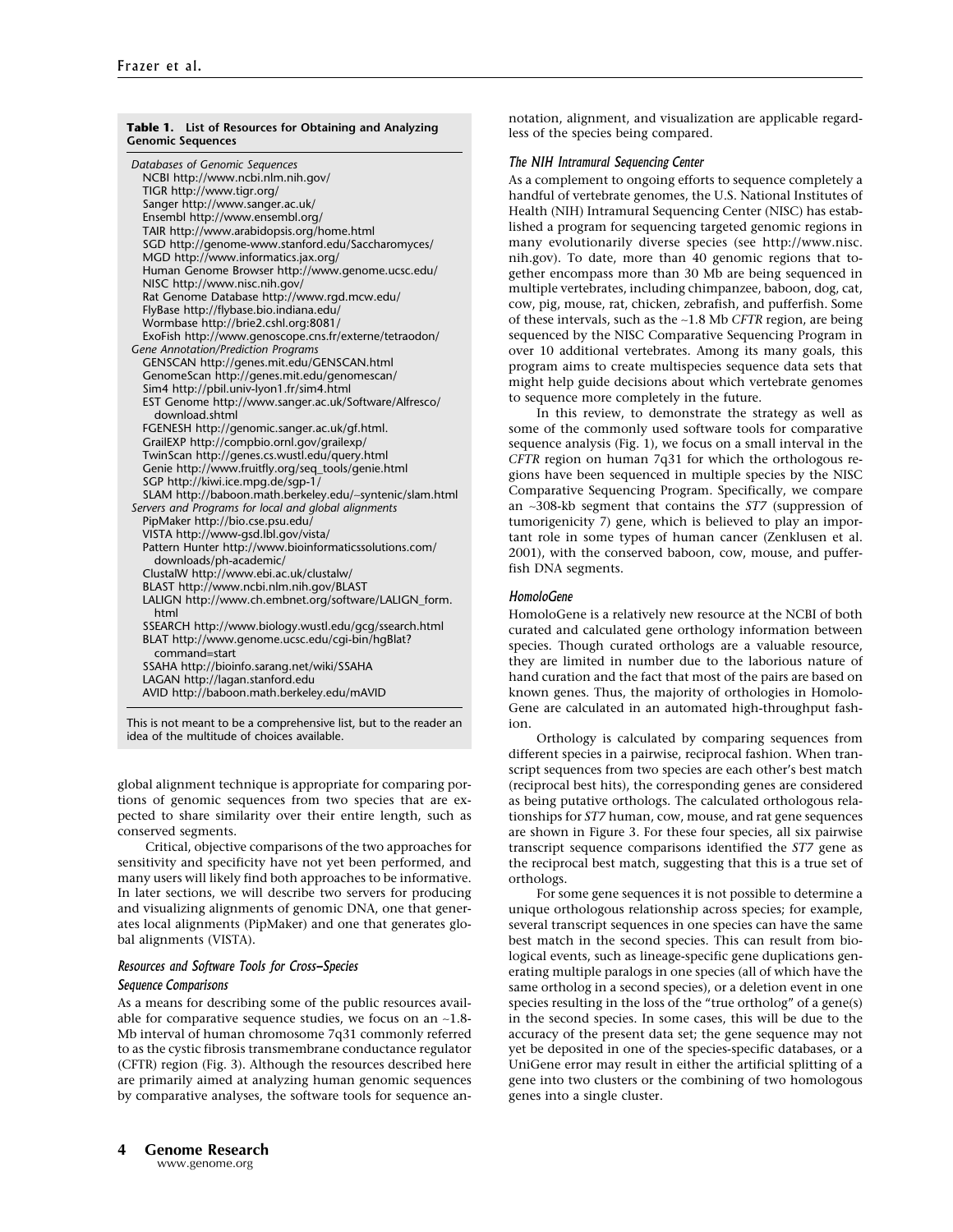|                           | PipMaker                             | <b>Both</b>                        | <b>VISTA</b>           |
|---------------------------|--------------------------------------|------------------------------------|------------------------|
| Input files               |                                      | DNA sequences                      |                        |
|                           |                                      | Annotation of the base sequence    |                        |
|                           | Base sequence mask file              |                                    |                        |
|                           | Underlay files (for any sequence)    |                                    |                        |
|                           | Embedded hyperlink file              |                                    |                        |
| Output files              |                                      | Alignments in different formats    |                        |
|                           |                                      | (nucleotide level)                 |                        |
|                           |                                      | Ordered and oriented sequence      |                        |
|                           |                                      | relative to first sequence         |                        |
|                           | The percent identity plot            |                                    | VISTA plot             |
|                           | Dot plot                             |                                    | Conserved sequences    |
|                           | Analysis of exons: splice junctions, |                                    |                        |
|                           | predicted coding sequence            |                                    |                        |
| Limit on the length       | $\sim$ 2mb, time limited             |                                    | 4 mb                   |
| Implementation            |                                      | Web server and stand alone         |                        |
|                           |                                      | programs, finished and draft       |                        |
|                           |                                      | sequences                          |                        |
| Underlying alignment      | Local                                |                                    | Global                 |
| Features to be visualized |                                      | Genes, exons, repeats, CNSs, order |                        |
|                           |                                      | and orientation of aligned         |                        |
|                           |                                      | sequences                          |                        |
|                           | CpG islands                          |                                    | Gaps in both sequences |

# Table 2. Summary of PipMaker and VISTA Server Features

In the future, the HomoloGene resource will include more species-specific sequence databases to calculate orthologous relationships. In addition, the algorithms used to automatically calculate gene orthologs are constantly being refined, and the sequence data quality is continually being improved.

### NCBI Human–Mouse Conserved Synteny Maps

The National Center for Biotechnology (NCBI) currently constructs homology maps of the human and mouse genomes based on the locations of known genes (see http://www. ncbi.nlm.nih.gov/Homology/). The chromosomal locations and order of human genes are based on the most recent NCBI build of the human genome (see http://www.ncbi.nlm.nih. gov/genome/guide/human/), and the MGI composite map is used to determine the location and order of murine genes (see http://www.informatics.jax.org/ and http://www.ncbi.nlm. nih.gov/cgi-bin/Entrez/map\_srchdb?chr=mouse\_chr.inf). The most difficult task in constructing these homology maps is determining the locations where intrachromosomal inversions and interchromosomal rearrangements have occurred during the evolution of the present-day human and mouse chromosome structures from a common ancestor.

A recent comparative analysis study between human chromosome 7 and the mouse genome using a high density of markers identified 20 conserved segments in 16 regions of conserved synteny (Fig. 2; Thomas et al. 2000). The ∼1.8-Mb CFTR region on human 7q31 is contained within a single conserved segment on mouse chromosome 6 but is relatively close to a conserved synteny breakpoint (Fig. 2). The relative genetic positions (cM) of the mouse loci in the MGI composite map in Figure 2 suggest that intrachromosomal inversions have occurred between humans and mice in the ∼1.8-Mb CFTR region. However, the recent assembly of the mouse genome sequence (MGSCv3) and prior bacterial artificial chromosome (BAC) fingerprint mapping studies (Thomas et al. 2000) indicate that the genes in this region are in the same linear order in humans and mice. These contradictory data

result from the fact that the MGI composite map is lowresolution compared with sequence data (the MGSCv3 sequence map). At the resolution of the MGI composite map, conserved synteny blocks can be identified reasonably well, but subdividing these blocks into conserved segments is difficult.

In the near future, the human–mouse homology maps will be constructed using computational annotation of the MGSCv3 sequence map of the mouse genome (Waterston et al. 2002) as the reference for chromosomal location and order of mouse loci. The current plan is to continue constructing the homology maps based on orthologous human and mouse transcripts.

### Annotation of Human Sequence Encoding ST7

In the next two sections, we describe the use of two different Web servers, PipMaker and VISTA, for comparative sequence analysis. Although PipMaker and VISTA differ in many aspects (Table 2), the "gene annotation files" that they use are similarly formatted. The gene annotation file provides information about coordinates of coding sequences in the reference sequence, including gene name(s), exon positions, and direction of transcription.

The sequence of the ∼308-kb interval on human 7q31 encoding ST7 was obtained from the NISC, and the gene annotation file was generated by using the program sim4 (Florea et al. 1998) to align the ST7 cDNA (RefSeq file: http:// www.ncbi.nlm.nih.gov/LocusLink/LocRpt.cgi?l=7982) to the genomic DNA. The ST7 locus produces two transcripts, known as isoforms a and b, which result from alternative splicing (Fig. 4). The mRNA transcripts of the human ST7 isoforms a and b contain distinctly different 3-end exons, and isoform a is missing the alternatively spliced exon 7.

### PipMaker Alignment and Visualization Tool

PipMaker (http://bio.cse.psu.edu) is a WorldWide Web server used to compare two long genomic sequences and identify conserved segments between them (Schwartz et al. 2000). A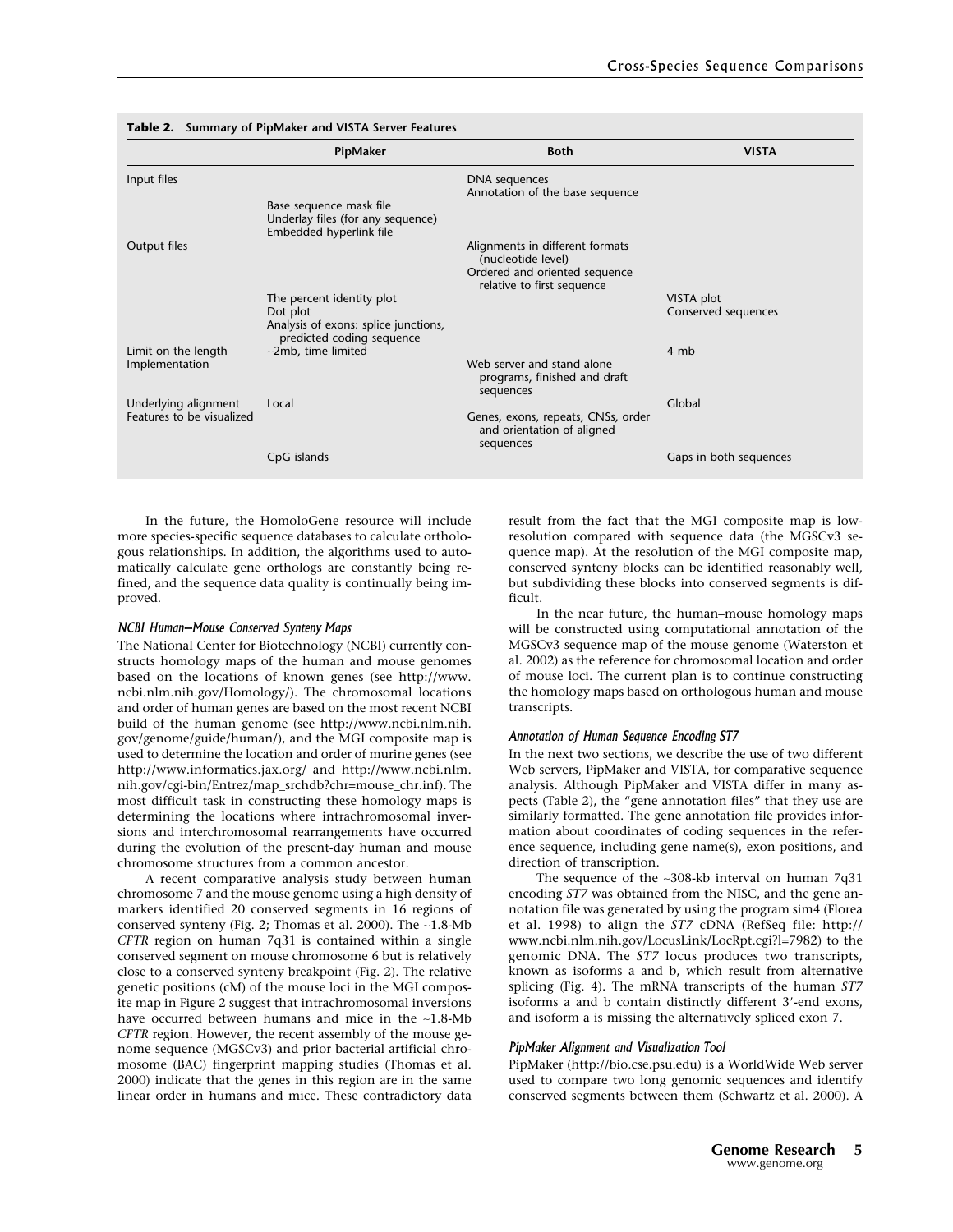### **CALCULATED ORTHOLOGS**

Listed below are the nucleotide sequence comparisons used in determining homology. The % ID below includes hyperlinks to the indicated alignments **MORE** 

| Organism-Gene Sequence                              |          | %<br>m                 | Sequence Organism-Gene |
|-----------------------------------------------------|----------|------------------------|------------------------|
| M.musculus -St7 BC024652 96.8 BM389189 R.norvegicus |          |                        |                        |
| <b>M.musculus - St7 BC012719 96 1 AI221163</b>      |          |                        | H.sapiens              |
| M.musculus -St7 BC024652 90.2 AY007801 E.taurus     |          |                        |                        |
| <b>ADDITIONAL CALCULATED ORTHOLOGS</b>              |          |                        |                        |
| <b>K.norvegicus</b>                                 | BI132374 | 96.0 AI221163          | <b>H</b> sapiens       |
| <b>E.norvegicus</b>                                 |          | BM389189 89.7 AY007801 | <b>B</b> .taurus       |

A double headed arrow indicates that the pair represents a reciprocal best hit, the match is the best one for both organisms.

When present, red arrows point out a group of sequence matches which are part of a triplet, being consistent between more than two organisms

Figure 3. HomoloGene calculated reciprocal best match analysis between the mouse (M. musculus), human (H. sapiens), rat (R. norvegicus), and cow (B. taurus) ST7 genes. In the HomoloGene Calculated Orthologs section, a double-headed arrow indicates that the pairwise alignment represents a reciprocal best match between the indicated species. The red arrow indicates that the sequence matches are part of a triplet, being consistent between more than two species. When a pair of genes is part of a triplet relationship, the other members of the triplet are shown in the Additional Calculated Orthologs section. The accession numbers are hyperlinked to the GenBank entry, and the arrow and identity score are linked to a BLAST alignment of the two sequences.

companion server at the same site, MultiPipMaker, will align three or more genomic DNA sequences. The underlying alignment software, BLASTZ (Schwartz et al. 2002), used by both of these servers computes local alignments, following the general design of the "gapped BLAST" family of programs, which start by finding short, exact matches, then extend those matches to alignments that include gaps (Altschul et al. 1997). BLASTZ uses an empirically determined scoring matrix for matches and mismatches (Chiaromonte et al. 2002) plus an affine gap penalty (gap open and gap extension penalties).

To use PipMaker and MultiPipMaker for comparative sequence analysis, two or more sequences in FastA format (plain text only) along with files to mask repeats, annotate genes, and provide highlighting of other functional sequence features, are submitted to the Web servers (Fig. 5). The repeat file documents the position and type of repeats in the reference sequence and is usually generated with output from the program RepeatMasker (Smit and Green 1999). The PipMaker server will mask the positions of repeats with lowercase letters, allowing the BLASTZ alignment program to skip these positions during the first step of the alignment. In the subsequent step extending the primary alignment seeds, these "soft-masked" regions can be included in the alignment if doing so increases the similarity score. Thus, repeats that predate the separation of the species being compared can be aligned. The exon text file (gene annotation file) provides positional information about coding sequences in the reference sequence. This information can be obtained from a number of resources, including GenBank entries (Wheeler et al. 2002) and genome browsers (Table 1; Hubbard et al. 2002; Kent et al. 2002). Regions of interest in the first sequence, such as the locations of exons or regulatory elements, can be shaded in the background to help distinguish them from other genomic features, with an underlay file (Fig. 5). Detailed instructions on using PipMaker and MulitiPipMaker, as well as a suite of software tools (PipTools) to aid users in constructing the input files for these Web servers, are available (Elnitski et al. 2002a,b).

We submitted to MultiPipMaker the ∼308-kb region on human 7q31 encompassing ST7 for comparison with the homologous baboon, cow, mouse, and fugu DNA segments. The server returned a percent identity plot (Pip) displaying the position, length, and percent identity (from 50%–100%) of each gap-free segment in the pairwise BLASTZ alignments of the human sequence with DNA from each of the four vertebrate species (Fig. 5, Suppl. Fig. 1). The coordinates (lower horizontal axis) are the nucleotide positions in the human reference sequence. The icons across the top of the Pip represent features in the human sequence such as repeats (from the repeats file), gene names, exons, and direction of transcription (from the exons file) and CpG islands (computed by the server). The portions of the Pip corresponding to specific genomic features are color-coded: Coding exons are colored blue, light orange corresponds to untranslated regions (UTRs), light yellow indicates intronic sequences, and red is used for highlighting regions of strong conservation but no known function.

We examined the highly conserved elements in the ST7 locus for each of the four pairwise sequence comparisons: human–baboon, human–cow, human–mouse, and human– fugu (Suppl. Fig. 1). For this analysis, gap-free segments ( $\geq$ 100 bp and  $\geq$ 70% identity) were identified by analyzing the concise output from a PipMaker alignment using the PipTools program, strong-hits (Fig. 5; Elnitski et al. 2002a). As expected, the amount of sequence in these highly conserved, gap-free segments decreases with increasing phylogenetic distance. The human and baboon sequences align along almost their entire lengths, including intronic and intragenic regions, at a level of ∼90% identity. Only repetitive elements that inserted since the two species diverged do not align. For both the human–cow and human–mouse comparisons, the majority of highly conserved elements identified is located outside known exonic sequences of ST7, and thus are potential noncoding functional sequences, such as regulatory elements. In contrast, the human–fugu comparison reveals only exonic sequences as conserved, reinforcing previous conclusions that

Human ST7 isoforms a and b



Figure 4. The human ST7 locus on 7q31 produces two transcripts. Isoform a is shorter in length than isoform b due to the fact that it is missing the alternatively spliced exon 7 and has a shorter length 3-end exon. The two isoforms, a and b, each have their own NCBI accession numbers, NM\_018412 and NM\_021908, respectively.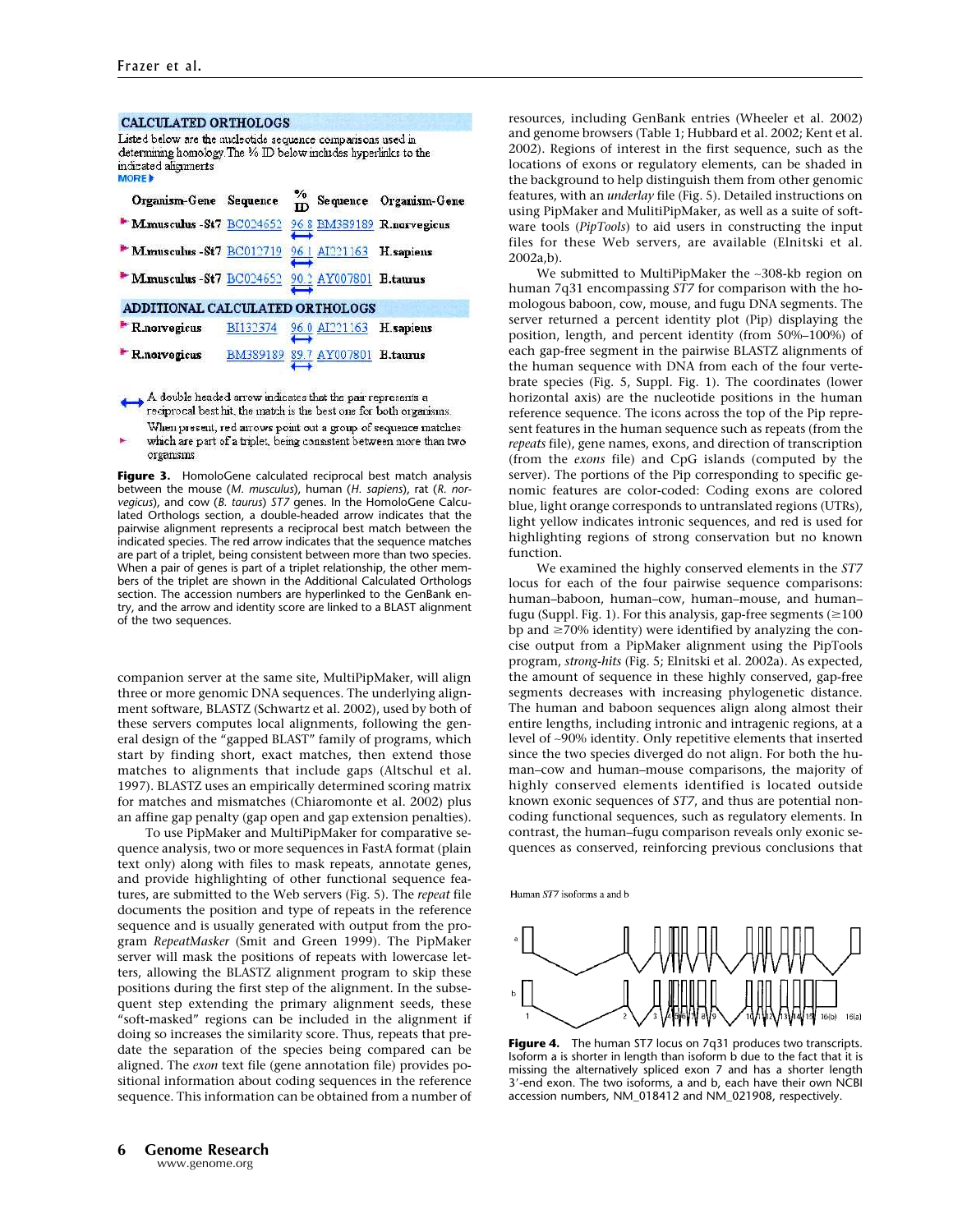

197305-197596 <--> 653891-654182 87% (292 nt) 197597-197640 <--> 654184-654227 91% (44 nt) Fiqure 5. PipMaker: input and output files. Files for submission to PipMaker include Sequences (required), Repeats (recommended), Underlay (optional), and Exon annotations (optional). The Repeats file is made by simplifying RepeatMasker output using the program rmask2repeats (from the PipTools program package). The simplified version is shown. The coordinates in the Repeats file and Underlay file correspond to the coordinates in the Pip plot. PipMaker generates three multiple output files. The Pip plot shown is a subregion of the human ST7 interval compared with the orthologous baboon, cow, mouse, or fugu sequences. Each panel represents a pairwise comparison between human sequence and that of the indicated species. Each alignment consists of a series of horizontal lines that represent the gap-free aligning segments that are graphed on a vertical scale of 50%–100% and relative to the coordinates in the human sequence on the horizontal axis. Icons across the top panel represent annotations for the reference human sequence and include triangles for various repeats and rectangles for exons and CpG islands. The names of gene (ST7) and direction of transcription are indicated above the alignments. The Nucleotide-Level View shows the multiple alignment of the multispecies comparison at the nucleotide level. Dots represent nucleotides that are the same. Dashes represent gaps. The interval shown includes ST7 exon sequences, and thus some nucleotides are conserved between humans and fugu. The Concise output gives a coordinate-based format of the aligning segments. The gap-free interval in the first sequence and the corresponding interval in the second sequence are listed, along with the

percent identity and length. The program strong-hits reads the concise file format and returns alignments that fulfill user-specified thresholds

many coding sequences but few noncoding functional sequences can be aligned at this large phylogenetic distance. The ST7 coding sequences are highly similar in humans, baboons, and cows, but isoform b is completely absent in fugu (both the terminal 3' exon and the alternatively spliced exon 7) and is only partially present in the mouse (the terminal 3

(length of the alignment and the percent identity).

coding exon of b is absent; Suppl. Fig. 1). The multiple sequence alignment in the Nucleotide Level View output file of MultiPipMaker (Fig. 5) is constructed by merging the pairwise alignments, pruning them so that each position in the reference sequence aligns with at most one position in the secondary sequence, and repeating the process to improve the alignment according to rigorously defined multiple alignment scores. These multiple alignments can be evaluated in a number of ways, including column matching scores, amount of evolutionary change, information content, and more complex analyses that examine contiguous matches in each row, which mimics the expected be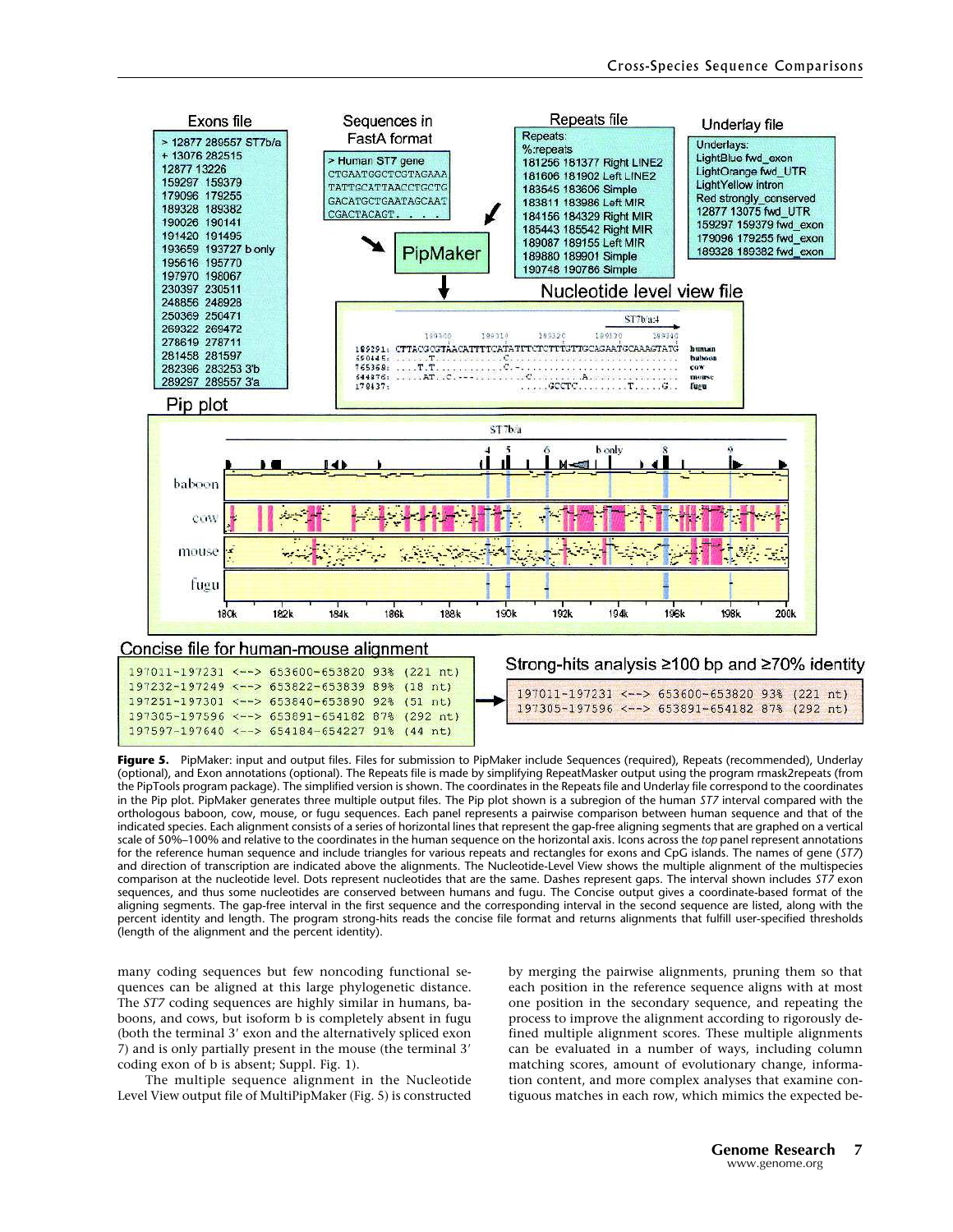havior of transcription factor binding sites (Stojanovic et al. 1999). Regions in the alignment that have multiple sequences similar at the nucleotide level have been conserved in several species, and thus are more likely present due to selection.

With the available high-quality draft genomic sequences of human (Lander et al. 2001) and mouse (Waterston et al. 2002), the two genomes have been aligned using BLASTZ in an all-versus-all comparison (Waterston et al. 2002). Results of this computation can be accessed in several ways. Pips have been computed across these genomes and are available from the PipDispenser (http://bio.cse.psu.edu/genome/hummus/). The human–mouse whole-genome Pip plots are annotated with the names of RefSeq genes (Pruitt and Maglott 2001) and will be updated as new annotations are added. Tracks showing the positions of BLASTZ alignments and links to nucleotidelevel alignments of conserved human–mouse sequences are at the interactive Human Genome Browser at the University of California Santa Cruz (UCSC; Fig. 6; Kent et al. 2002). In addition, the alignments have been analyzed for the likelihood that they reflect selection (i.e., functional constraint) relative to nearby neutrally evolving DNA (Waterston et al. 2002). Plots of this function are also at the Human Genome Browser (Table 1).

### VISTA Alignment and Visualization Tool

The VISTA Web server (http://www-gsd.lbl.gov/vista) is an integrated set of software tools for comparing two or more genomic sequences. The server consists of two autonomous modules—one for alignment of long genomic sequences, and one for the visualization and identification of conserved elements (Dubchak et al. 2000; Mayor et al. 2000). The VISTA server currently uses AVID, a global alignment program (Bray et al. 2003) that works by first finding maximal exact matches between two sequences using a suffix tree, and then recursively identifies the best anchor points based on the length of the exact matches and the similarity in their flanking regions. The VISTA visualization module is also configured to use global alignments produced by (GLASS [Batzoglou et al. 2000] and) the limited-area global alignment of nucleotides (LAGAN) algorithm (Brudno et al. in prep.; Table 1).

To use VISTA for comparative sequence analysis, two or more sequences in FastA format (plain text only) along with a gene annotation file are submitted to the Web server (Fig. 7). The server automatically uses RepeatMasker (Smit and Green 1999) to mask repetitive elements in the reference sequence. Detailed instructions on using the VISTA server and a standalone program are available (see http://www-gsd.lbl.gov/vista, Mayor et al. 2000).

We submitted to VISTA the ∼308-kb region on human 7q31 encompassing ST7 as the reference sequence for comparison with the baboon, cow, mouse, and fugu conserved DNA segments. The server returned a VISTA plot visualizing the pairwise global alignments between the human reference sequence and the DNA of other species (Fig. 7, Suppl. Fig. 2). The VISTA plot was generated by sliding the default window (100 bp long) along each pairwise sequence alignment and calculating the percent identity at each base pair position. The VISTA plot coordinates are the nucleotide positions in the



sequence in intron 8

Figure 6. UCSC Genome Browser view of the human–mouse sequence alignment in the ST7 region. The Browser tracks provide different types of information on the ST7 gene, in this case showing the region from exon 3 through exon 9, as thin rectangles on the track beneath "RefSeq Genes". The two diagrams for ST7 represent the two isoforms, a and b. The direction of transcription is indicated by the light blue arrows. The next three tracks (Spliced ESTs, Human ESTs, Nonhuman mRNAs) show evidence of transcription into stable mRNA. The Mouse Cons track plots a log-likelihood score that gives the probability that an aligned segment is under selection, adjusted for the neutral substitution rate measured in nearby ancestral repeats. The positions of blastz alignments are plotted on the Blastz Best Mouse track, and nucleotide-level alignments can be obtained by clicking on this track. Regions that align with Fugu rubripes are shown on the Fish Blat track, followed by repeats as identified by RepeatMasker. The position of the highly conserved noncoding sequence in intron 8 of ST7 is indicated by the red box. Note that it has a score on the MouseCons track of 4.0, meaning that it is 10,000 times more likely to be under selection than to be under evolutionary drift.

#### 8 Genome Research www.genome.org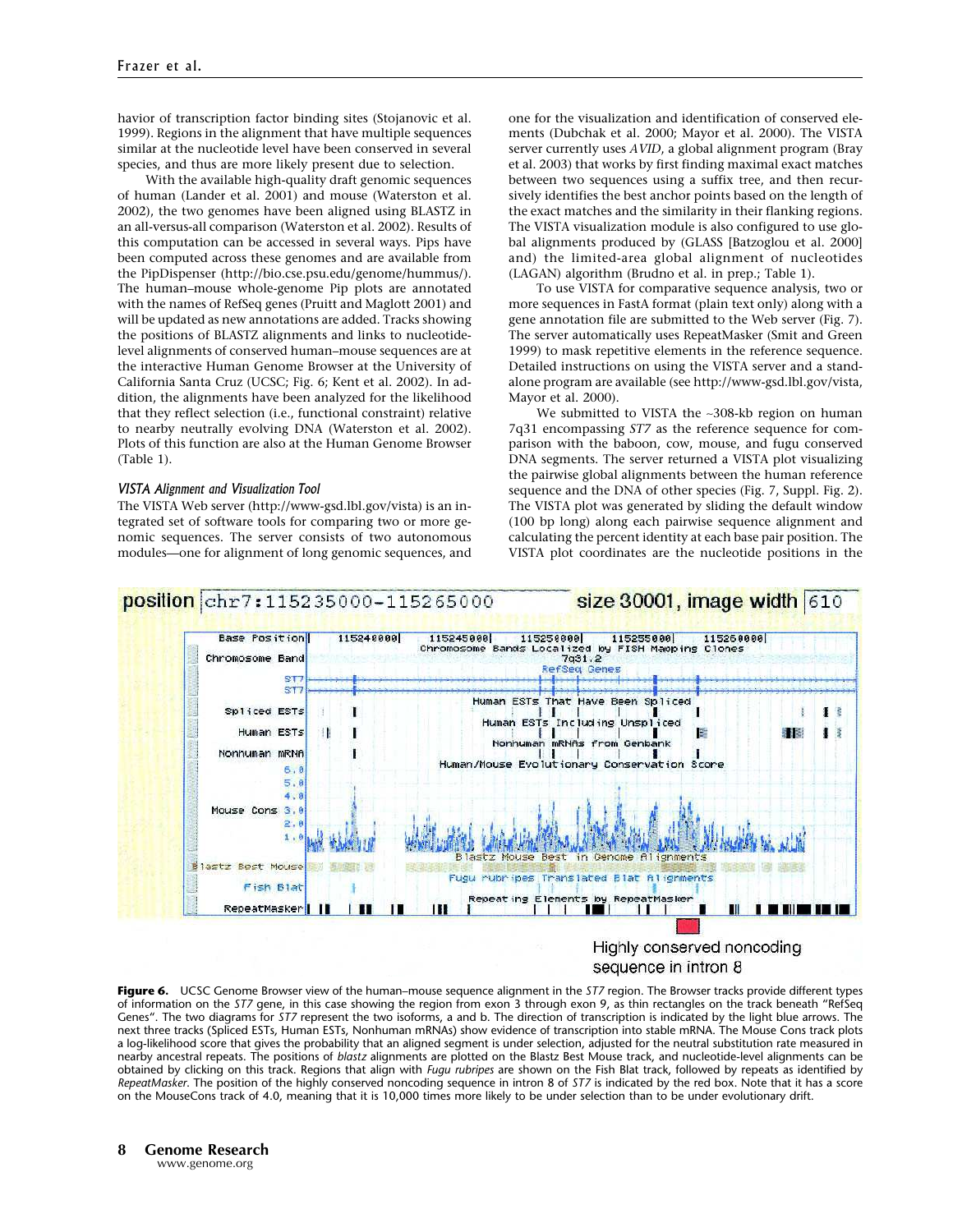

Figure 7. VISTA: input and output files. Files for submission to VISTA include Sequences (required) and Exons (optional). Repeats are masked in the reference sequence using RepeatMasker upon its submission to VISTA. VISTA generates three output files. The VISTA plot shown here is a subregion of the human ST7 interval compared with the orthologous baboon, cow, mouse, or fugu sequences. Conserved sequences represented as peaks [noncoding (red) and coding (blue)] are shown relative to their positions in the human genome (horizontal axes), and their percent identities (50%–100%) are indicated on the vertical axes. The locations of ST7 exons are indicated by tall blue rectangles, and the direction of transcription is indicated by a horizontal arrow. The locations of repetitive elements are indicated by color rectangles (see Suppl. Fig. 2). The Alignment file shows the alignment between the human reference sequence and the orthologous mouse DNA; coordinates correspond to the positions in the human sequence shown in the VISTA plot. The Conservation file gives the coordinates of the conserved sequences at predefined cutoffs.

human 7q31 reference sequence (horizontal axis) and the percent identities of the conserved elements (vertical axis). We also submitted a gene annotation file to the VISTA Web server, and thus the gene name (ST7), exon positions, and direction of transcription are marked above the VISTA plot (Fig. 7, Suppl. Fig. 2). Conserved sequences are highlighted under the curve, with blue indicating a conserved exon, turquoise indicating a conserved UTR, and red indicating a conserved noncoding region.

We examined each of the four pairwise sequence comparisons between the human sequence and the orthologous baboon, cow, mouse, and fugu DNA for conserved elements. For this analysis, conserved sequences  $\geq 100$  bp (including gaps) and  $\geq 70\%$  identity were identified by analyzing the VISTA conservation file (Fig. 7); the amount of highly conserved sequence decreased with increasing phylogenetic distance, as expected.

To analyze conserved elements identified in the multispecies comparison, we also used an algorithm available at the VISTA server that simultaneously compares two sequence alignments (in this case human–cow and human–mouse) to determine percent identity and length thresholds that primarily identify sequences that have been conserved in three species (Dubchak et al. 2000). This algorithm is based on the assumption that conserved sequences present in three species (humans/cows/mice) are more likely due to active conservation than shared ancestry. For this analysis, the thresholds calculated by the program for the human–cow comparisons  $(\geq 93\%$  identity/100 bp) identified 46 conserved elements, and for the human–mouse comparison  $(\geq 86\%$  identity/100 bp) identified 48 conserved elements. The human and baboon ST7 orthologous sequences are too similar and the human and fugu orthologous sequences are too dissimilar for this type of analysis; we therefore arbitrarily chose 95% iden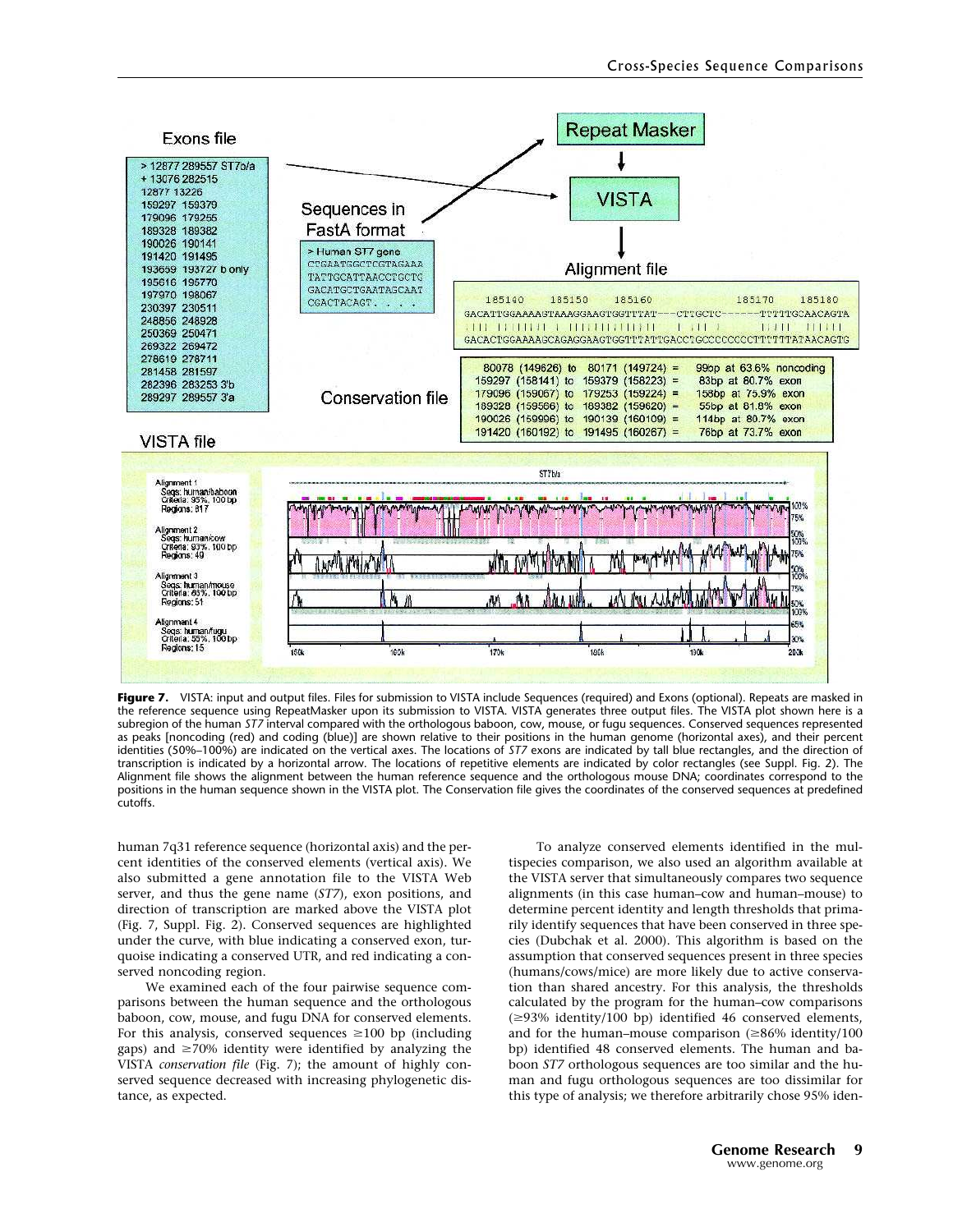tity/100 bp as the human–baboon thresholds (791 conserved sequences), and 55% identity/100 bp for the human–fugu thresholds (16 conserved sequences). Using these stringent criteria for defining sequences as evolutionarily conserved results in the identification of fewer conserved noncoding sequences, but those identified are more likely to be present due to active conservation and thus have biological function.

High-quality draft human (Lander et al. 2001) and mouse (Waterston et al. 2002) genomic sequences have been aligned using a computational strategy where mouse sequence contigs are anchored on the human genome by local alignment matches (Kent 2002) and then globally extended by AVID (Couronne et al. 2003). Alignments on the wholegenome scale can be visualized using an interactive tool, Vista Genome Browser, accessible at the gateway Web site http:// pipeline.lbl.gov. Vista Genome Browser is an applet that allows for displaying results of comparative sequence analysis in a VISTA format on the scale of whole chromosomes. It displays the RefSeq gene annotations (Pruitt and Maglott 2001) and has a number of interactive options, including the ability to extract the sequence and conserved elements of a displayed region, define thresholds of sequence conservation, and determine zoom level, as well as other options.

The computational strategy of anchoring sequence contigs from one species onto a base genome sequence assembly of a second species by local alignment matches and then globally aligning these contigs to candidate regions is also implemented for user-submitted sequences at another VISTA server, http://pipeline.lbl.gov/cgi-bin/GenomeVista. This server assists in finding candidate orthologous regions for a submitted sequence from any species on either the human or mouse genome sequence assembly, and provides detailed comparative analysis. We submitted the ST7 baboon, mouse, and cow genomic sequences to the server, and for each sequence the orthologous human ST7 region on 7q31 was unambiguously identified in the whole-human-genome assembly (June 2002). The GenomeVista server also generates corresponding pairwise alignments accompanied by the analysis of conservation. A VISTA Genome Browser display generated by the submission of the cow ST7 genomic sequence to the server is shown in Figure 8.

### A Candidate Regulatory Element

The Pip and VISTA plots were examined to find candidate regulatory elements. The aim is to find noncoding sequences that are evolutionarily conserved at a higher level than surrounding sequences, based on the assumption that these sequences are likely to be under purifying selection; that is, they are likely to be functional. Both the Pip and VISTA plots (Figs. 5, 7) show that the human and baboon DNA sequences are much too similar to distinguish functional from nonfunctional noncoding sequences, and indeed even the human– cow comparison shows much more noncoding conservation than can be studied intensively. In contrast, in the human– mouse comparisons there are many fewer conserved noncoding sequences observed, and a small number stand out dramatically. In particular, a 500-bp noncoding region between exons 8 and 9 (beginning at position 197 k) aligns with a high percent identity and only one gap in the Pip plot (Fig. 5). This region is also one of the more striking noncoding conserved sequences in the VISTA plot (Fig. 7). Furthermore, comparison with nearby neutrally evolving DNA suggests that it is about 10,000 times more likely to be under selection than to be under evolutionary drift (Fig. 6; Waterston et al. 2002).



Figure 8. VISTA Genome Browser display generated by the submission of the cow ST7 genomic sequence to the GenomeVista server. The cow ST7 sequence is automatically aligned against the orthologous human region (June 2002 assembly). Details of the display including chromosome and nucleotide position of the sequence alignment are given in the legend on the *left*-hand side of the plot. The 'Contig Details' button opens another window that provides access to files of nucleotide-level alignment, individual sequences in the alignment, corresponding RefSeq annotation, conserved regions, and other results. The 'Settings' button brings up a window where a user can customize a cutoff for calculating conservation level (percent identity and the window size) and many display options, such as image format.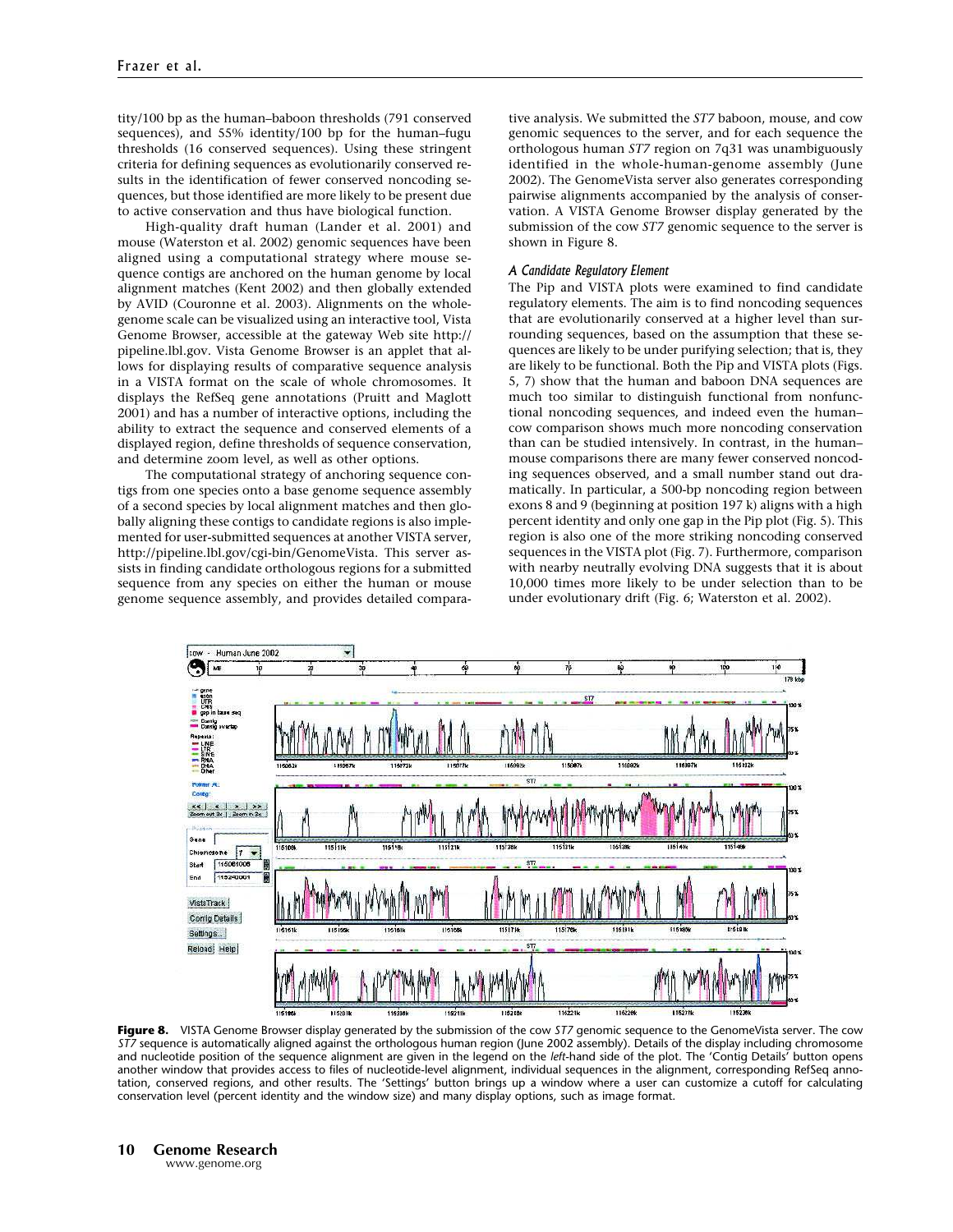Based on the analyses of the two different sequence alignments [BLASTZ (local) and LAGAN (global)], the 500 bp conserved noncoding sequence between exons 8 and 9 of the ST7 gene is probably under purifying selection, and thus is likely functional. Two possibilities immediately come to mind: It could be an undiscovered exon or it could be an intronic regulatory element. The first possibility can be tested in silico by searching for ESTs that include the conserved sequence; none are present in the current databases (Fig. 5). High-sensitivity assays such as RT-PCR can be done to look for expression in numerous tissues. The possibility that this is an intronic regulatory sequence could be tested by gain-offunction assays, e.g. by adding the putative regulator to a reporter gene with the ST7 promoter and transfecting appropriate cell lines. Now that the results of the whole-genome human–mouse alignments are readily available, we expect such interspecies alignments to become a routine part of the strategic planning for studies of regulation of mammalian genes.

### Final Remarks

The annotation of whole-genome sequences for functional elements is clearly one of the most important and difficult challenges facing the biosciences community. The strategy of using cross-species DNA comparisons for identifying functionally important sequences is a powerful approach, but some factors complicate its application genome-wide. One caveat of using this approach to identify functional elements is the fact that the neutral rate of evolution varies across the genome (Wolfe et al. 1989; Waterston et al. 2002). Thus whole-genome sequence comparisons between two species that diverged ∼40–80 million years ago from a common ancestor have background levels of sequence conservation that vary from one genomic region to the next. For example, there are many regions in the human–mouse whole-genome sequence comparison for which the rate of divergence is slow enough to allow the alignment of orthologous sequences that are undergoing neutral drift (such as in ancient repeats; Waterston et al. 2002). For this reason, it is impossible to pick universal thresholds (length and percent identity) of conservation for the purpose of identifying sequences that are under selection. Based on the assumption that sequences which have been actively conserved due to purifying selection are more likely to be present in multiple species than sequences which are conserved due to a lack of divergence time, previous studies have used multispecies sequence comparisons as a means for assigning increased likelihoods that a conserved element is present because of functional constraints (Dubchak et al. 2000; Frazer et al. 2001). Because of the importance of this issue, additional efforts are underway to develop other approaches for distinguishing between these two types of evolutionarily conserved sequences, including analyzing sequence alignments for statistically significant conservation scores while allowing the basal rate of evolution to vary (Li and Miller 2002; Waterston et al. 2002).

Even the apparently straightforward task of annotating a whole-genome sequence for all coding sequences by crossspecies DNA comparisons has some caveats. For instance, distantly related species, for which DNA sequence comparisons readily identify coding sequences, share only a subset of their genes. In contrast, species that are more closely related, such that they share the majority of their genes, also share a significant amount of highly conserved noncoding sequences, and thus it is not possible to identify new genes by merely looking for sequence conservation. Furthermore, coding sequences of genes under positive selection evolve faster than surrounding intronic and intergenic noncoding sequences, and thus, identifying genes of this nature by cross-species DNA comparisons requires looking for depressions of conservation between closely related species (Johnson et al. 2001).

So, what information can be deduced from cross-species sequence comparisons? They provide a window through which to look at the mechanisms of genome evolution. Only a few short years ago it would have been hard to imagine that a large fraction of the sequences conserved between humans and mice would be noncoding (Frazer et al. 2001; Mural et al. 2002; Waterston et al. 2002). The important role that small scale deletions and insertions play in genome evolution is only beginning to be understood through cross-species sequence comparisons (Frazer et al. 2003). Thus, cross-species sequence comparisons provide us with knowledge about the underlying mechanisms of genome evolution and point us in the direction of functionally important sequences. In this sense, comparative genomics provides key pieces of information necessary to develop new experimental and computational methods of sequence analysis which will eventually allow the complete annotation of whole-genome sequences, including not only the identification but also classification of functional elements.

# ACKNOWLEDGMENTS

We thank Ryan Weber, David Haussler, and the UCSC browser development team for developing the "Mouse Cons" track at the Genome Browser, and Pamela Jacques Thomas at NISC for help annotating the nonhuman species ST7 sequences. R.H. and L.E. were supported by PHS grants HG02238, HG02325, and DK27635. K.F. was supported in part by NIH grant GM-5748202. I.D. was supported by Programs for Genomic Applications grant from NHLBI/NIH.

# REFERENCES

- Altschul, S.F., Madden, T.L., Schaffer, A.A., Zhang, J., Zhang, Z., Miller, W., and Lipman, D.J. 1997. Gapped BLAST and PSI-BLAST: A new generation of protein database search programs. Nucleic Acids Res. 25: 3389-3402.
- Aparicio, S., Chapman, J., Stupka, E., Putnam, N., Chia, J.M., Dehal, P., Christoffels, A., Rash, S., Hoon, S., Smit, A., et al. 2002. Whole-genome shotgun assembly and analysis of the genome of Fugu rubripes. Science 297: 1283–1285.
- Batzoglou, S., Pachter, L., Mesirov, J.P., Berger, B., and Lander, E.S. 2000. Human and mouse gene structure: Comparative analysis and application to exon prediction. Genome Res. 10: 950–958.
- Bray, N., Dubchak, I., and Pachter, L. 2003. AVID: A global alignment program for large genomic sequences. Genome Res. (this issue).
- Burge, C. and Karlin, S. 1997. Prediction of complete gene structures in human genomic DNA. J. Mol. Biol. 268: 78–94.
- Chiaromonte, F., Yap, V.B., and Miller, W. 2002. Scoring pair-wise genomic sequence alignments. Pac. Symp. Biocomput. 115–126.
- Couronne, O., Poliakov, A., Bray, N., Ishkhanov, T., Ryaboy, D., Rubin, E., Pachter, L., and Dubchak, I. 2003. Strategies and tools for whole genome alignments. Genome Res. (this issue).
- Dubchak, I., Mayor, C., Brudno, M, Pachter, L.S., Rubin, E.M., and Frazer, K.A. 2000. Active conservation of noncoding sequences revealed by 3-way species comparisons. Genome Res. 10: 1304–1306.
- Elnitski, L., Riemer, C., Petrykowska, H., Schwartz, S., Florea, L., Miller, W., and Hardison, R. 2002a. PipTools, a toolkit for annotating genomic sequence alignments: Predictions of DNase I hypersensitive sites. Genomics (in press).
- Elnitski, L., Riemer, R., Schwartz, S., Hardison, R., and Miller, W. 2002b. PipMaker: A world wide web server for genomic sequence alignments. Current Protocols (in press).